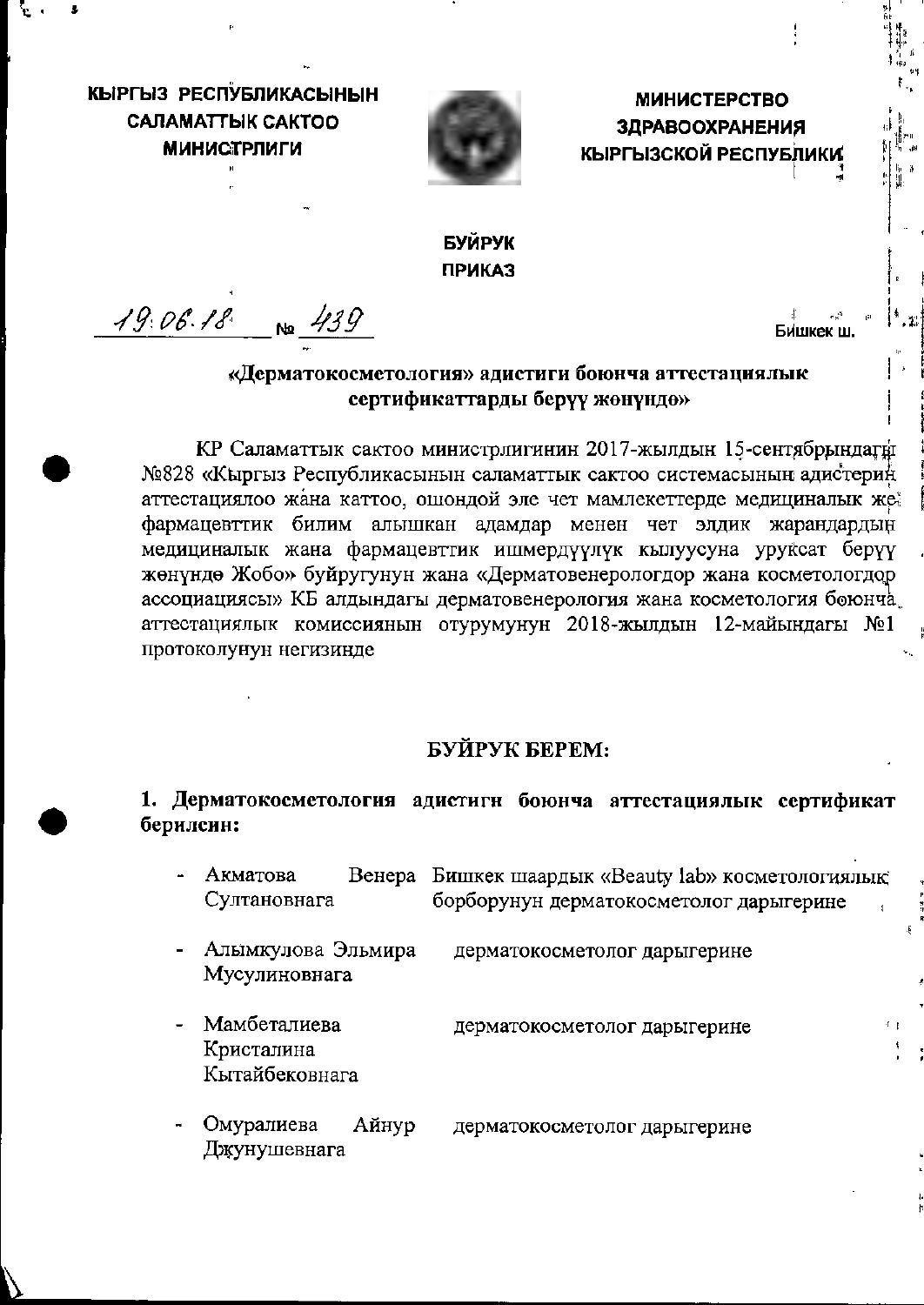2. Бул буйруктун аткарылышын контролдоо министрдин орун басары А.Дж Мурзалиевге жүктөлсүн.

#### «О выдаче аттестационных сертификатов по специальности «дерматокосметология»»

На основании приказа МЗ КР от 15.09.2017 г. №828 «Положение об аттестации и регистрации специалистов системы здравоохранения Кыргызской Республики, и допуске к медицинской, и фармацевтической деятельности лиц, получивших медицииское или фармацевтическое образование в иностранных государствах, и иностранных граждан» и на основании протокола №1 од г 12.05.2018 года заседания аттестационной комиссии по дерматовенерологии  $\mathcal{H}$ косметологии при ОО «Ассоциация дерматовенерологов и косметологов»<sup>3</sup>

#### ПРИКАЗЫВАЮ:

| Выдать<br>аттестационный<br>«дерматокосметология»: | сертификат<br>П0<br>специальности;                                        |    |
|----------------------------------------------------|---------------------------------------------------------------------------|----|
| Акматовой<br>Венере<br>Султановне                  | врачу-дерматокосметологу<br>цеитра<br>косметологии «Beauty lab» г. Бишкек |    |
| Мусулиновне                                        | Алымкуловой Эльмире врачу-дерматокосметологу                              | 녀니 |
| Мамбеталиевой<br>Кристалине<br>Кытайбековне        | врачу-дерматокосметологу                                                  |    |
| Омуралиевой<br>Джунушевне                          | Айнур врачу-дерматокосметологу                                            |    |
| T.C.                                               |                                                                           |    |

2. Контроль за исполнением приказа возложить на заместителя министра здравоохранения Мурзалиева А.Дж.

Министр

Hut

К.С. Чолпоибаев

ÊΙ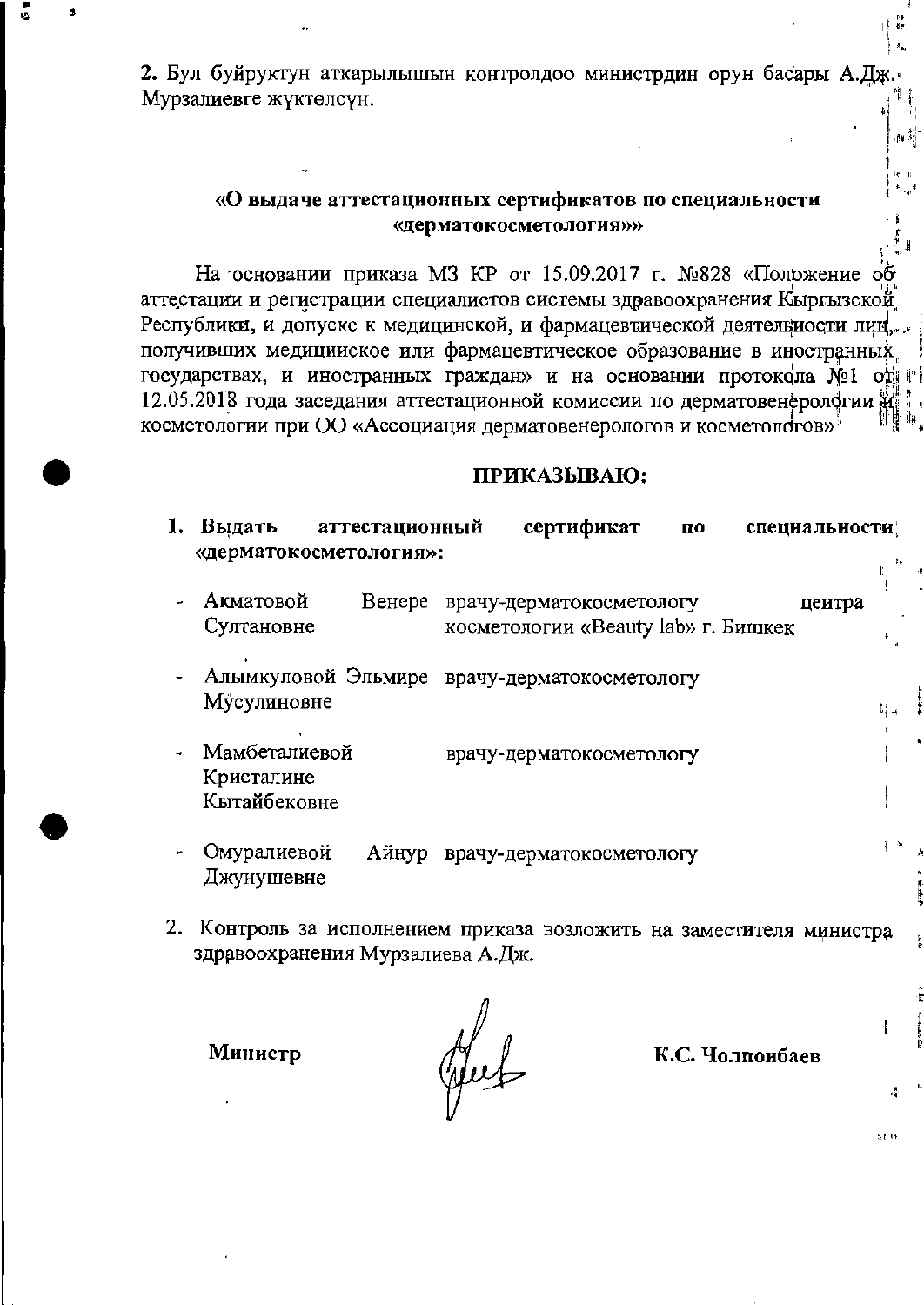## Кыргызский государственный медицинский институт переподготовки и повышения квалификации Центр тестироваиия

# Результат (Протокол №55) компьютериого тестирования заявителя на получение аттестационного сертификата на право заиятия частной медицинской практикой

(Тестовый экзамен состоит из 100 (сто) вопросов, относящихся к избранной специальности)

| от 17 апреля 2018 года |                                | г. Бишкек              |                    |
|------------------------|--------------------------------|------------------------|--------------------|
| N <sub>2</sub>         | Фамилия, имя, отчество         | Специальность          | Набранные<br>баллы |
|                        | Омуралиева Айнур<br>Джунушевна | Врач дерматокосметолог | 70                 |

Зав. центром тестирования



Б.А.Акматов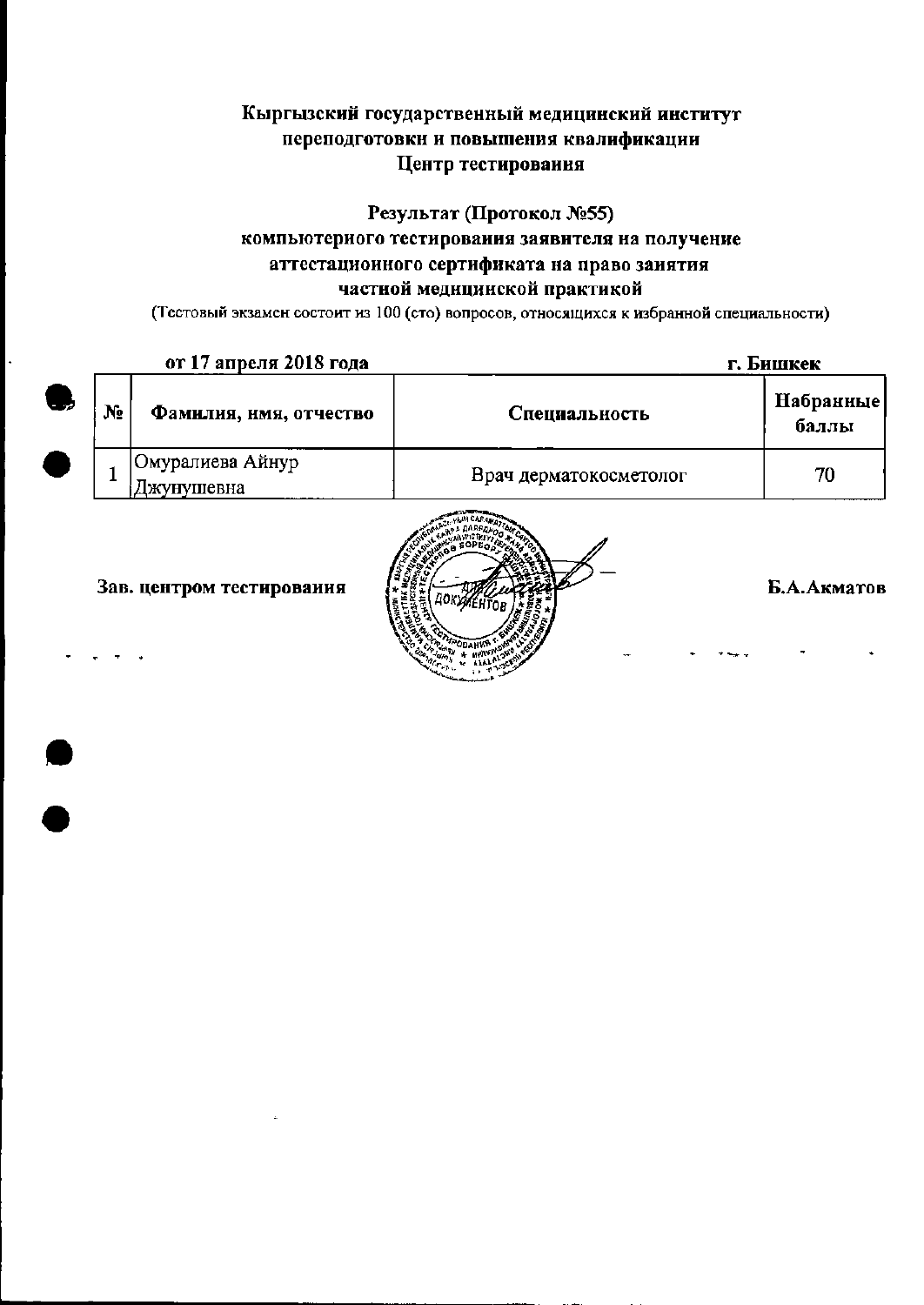### Кыргызский государственный медицинский институт переподготовки и повышения квалификации Центр тестирования

#### Результат (Протокол №65) компьютерного тестирования заявителя на получение аттестационного сертификата на право занятия частной медицинской практикой

(Тестовый экзамен состоит из 100 (сто) вопросов, относящихся к избранной специальности)

|                | от 27 апреля 2018 года            | г. Бишкек              |                    |
|----------------|-----------------------------------|------------------------|--------------------|
| N <sub>2</sub> | Фамилия, имя, отчество            | Специальность          | Набранные<br>баллы |
|                | Алымкулова Эльмира<br>Мусулимовна | Врач дерматокосметолог | 97                 |





Б.А.Акматов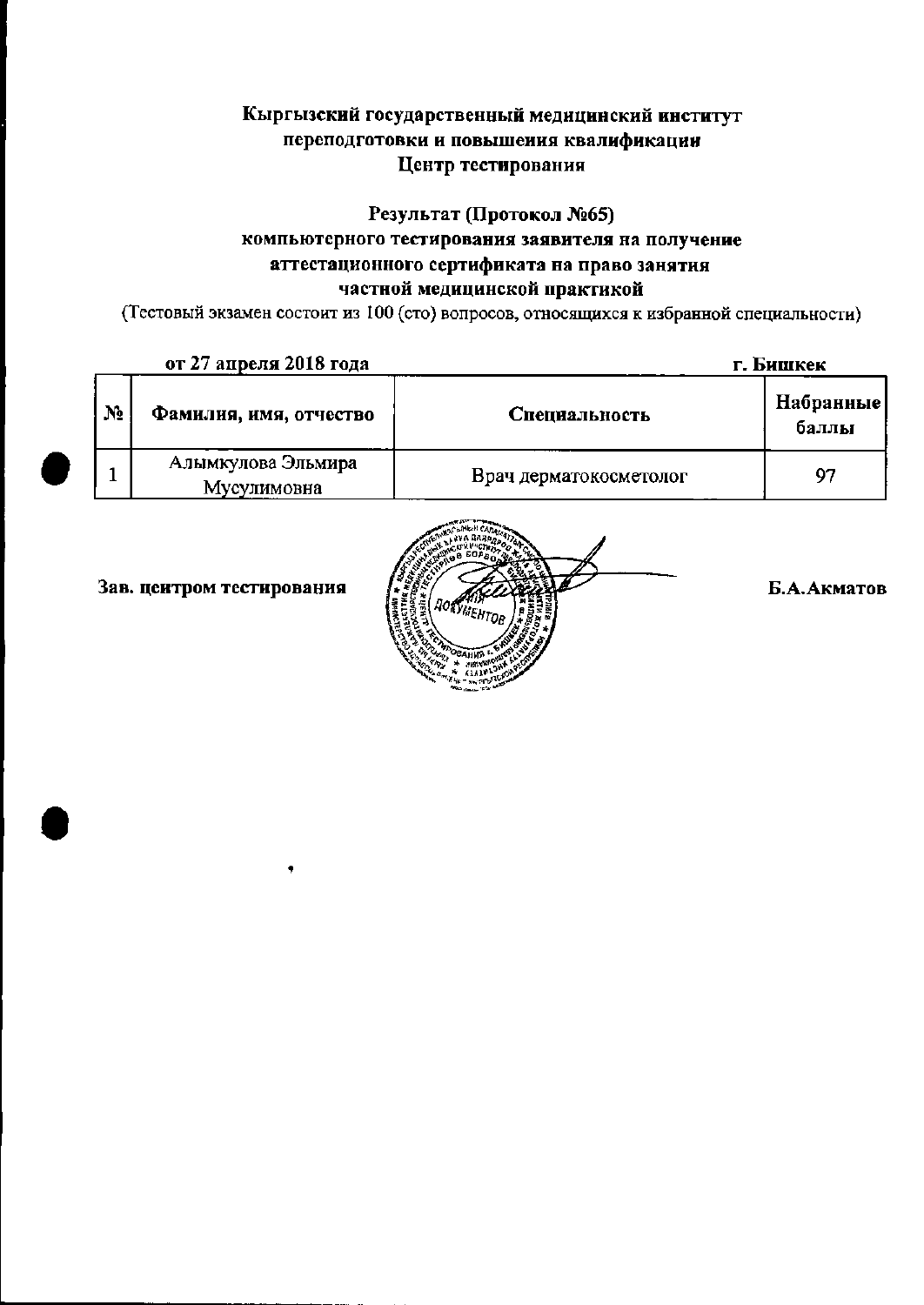#### Кыргызский государственный медицинский институт переподготовки и повышения квалификации Центр тестирования

## Результат (Протокол №65) компьютерного тестирования заявителя на получение аттестационного сертификата на право занятия частной медицииской практикой

(Тестовый экзамен состоит из 100 (сто) вопросов, относящихся к избранной специальности)

|    | от 27 апреля 2018 года     | г. Бишкек              |                    |  |
|----|----------------------------|------------------------|--------------------|--|
| No | Фамилия, имя, отчество     | Специальность          | Набранные<br>баллы |  |
|    | Акматова Венера Султановна | Врач дерматокосметолог | 86                 |  |

Зав. центром тестирования



Б.А.Акматов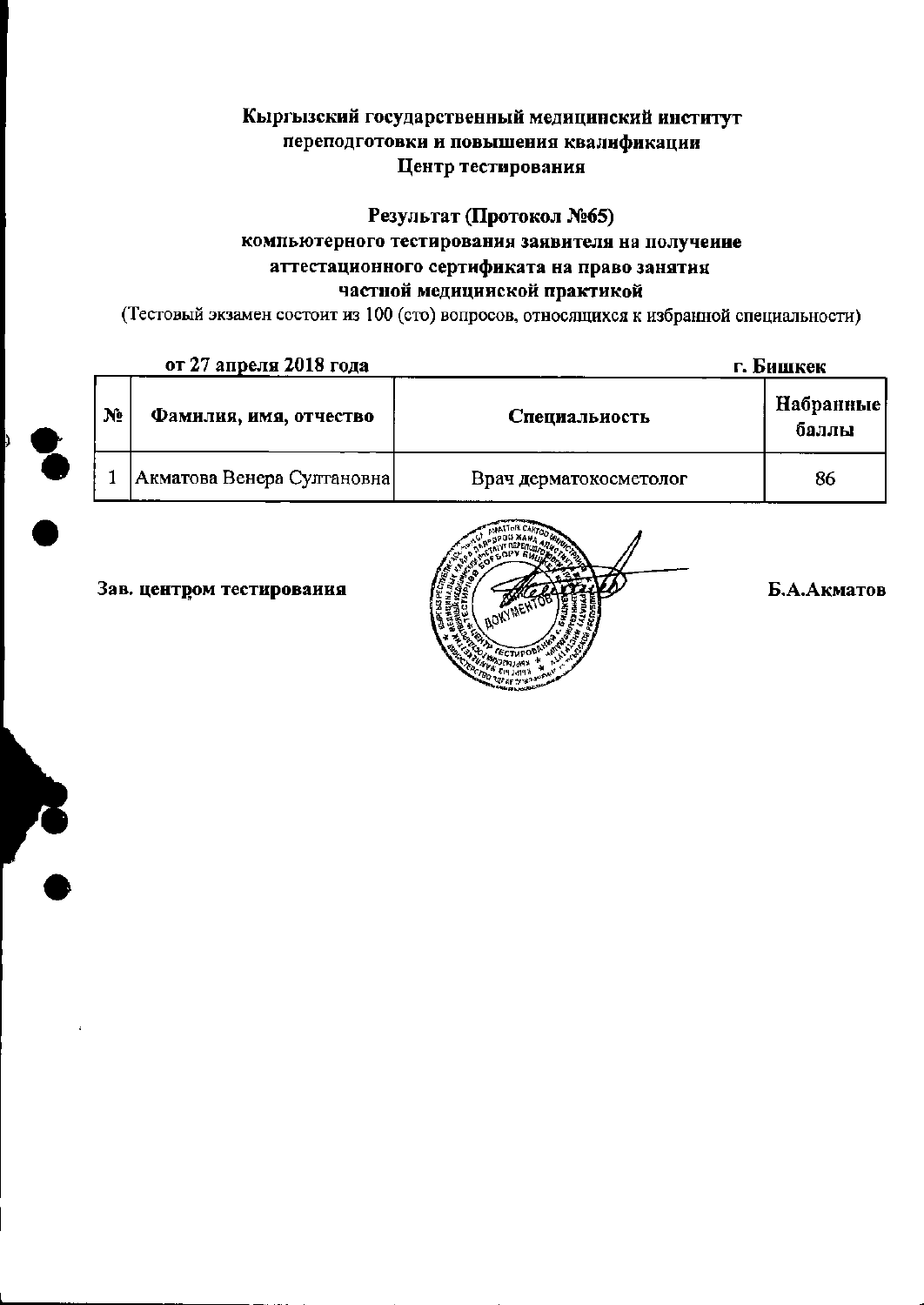### Кыргызский государственный медицинский ниститут переподготовки и повышения квалифнкацин Центр тестирования

## Результат (Протокол №65) компьютерного тестирования заявителя на получение аттестационного сертификата на право занятия частной меднцинской практикой

(Тестовый экзамен состоит из 100 (сто) вопросов, относящихся к избранной специальности)

| от 27 апреля 2018 года |                                         |                        | г. Бншкек          |  |
|------------------------|-----------------------------------------|------------------------|--------------------|--|
| No                     | Фамилия, имя, отчество                  | Специальность          | Набранные<br>баллы |  |
|                        | Мамбеталиева Кристалина<br>Кытайбековна | Врач дерматокосметолог | 84                 |  |
|                        | Зав. цептром тестирования               |                        | Б.А.Акматов        |  |

 $\big)$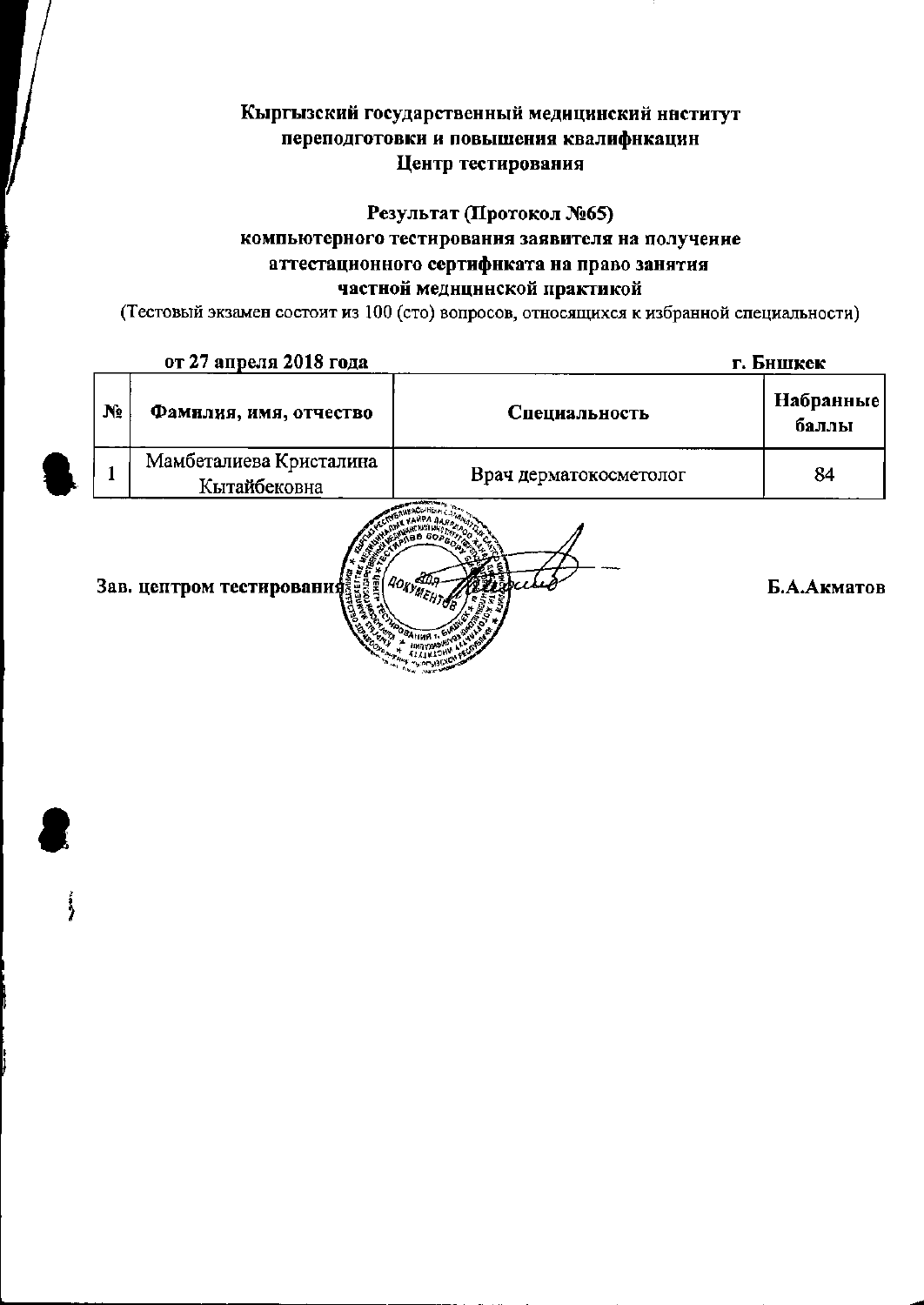# Протокол № 1

### заседания аттестационной комиссии по дерматовенерологии и косметологии при ОО «Ассоциация дерматовенерологов и косметологов»

12 мая 2018 г.

г. Бишкек

Аттестационная комиссия в составе:

- Балтабаев М.К. - Председатель, вице-президент ОО «Ассоциация дерматовенерологов и косметологов», д.м.н., профессор, зав. кафедрой дерматовенерологии и фтизиатрии КРСУ; Юсупова Д.М. - Президент ОО «Ассоциация дерматовенерологов и косметологов», к.м.н., директор РЦДВ; Койбагарова А.А. – Член ассоциации ОО «Ассоциация дерматовенерологов и косметологов», д.м.н., зав. кафедрой дерматовенерологии КГМА; - Член ОО «Ассоциация дерматовенерологов и Аймукамбетова Д.К. косметологов», преподаватель кафедры инфекционных болезней, ВИЧ/СПИДа,
	- дерматовенерологии и дерматокосметологии КГМИПиПК, врач-дерматовенеролог высшей категории;
- Член ОО «Ассоциация дерматовенерологов и Мырзамамытова А.М. косметологов», зам. директора РЦДВ, врачдерматовенеролог высшей категории;
- Рысалиева Г.А. - Секретарь, член ОО «Ассоциация дерматовенерологов и косметологов», врачдерматовенеролог высшей категории.

В соответствии с приказом МЗ КР № 828 от 15.09.2017 г. «Положение об аттестации и регистрации специалистов системы здравоохранения Кыргызской Республики, и допуске к медицинской и фармацевтической деятельности лиц, получивших медицинское или фармацевтическое образование в иностранных государствах, и иностранных граждан», аттестация проводилась в соответствии с Положением в два этапа: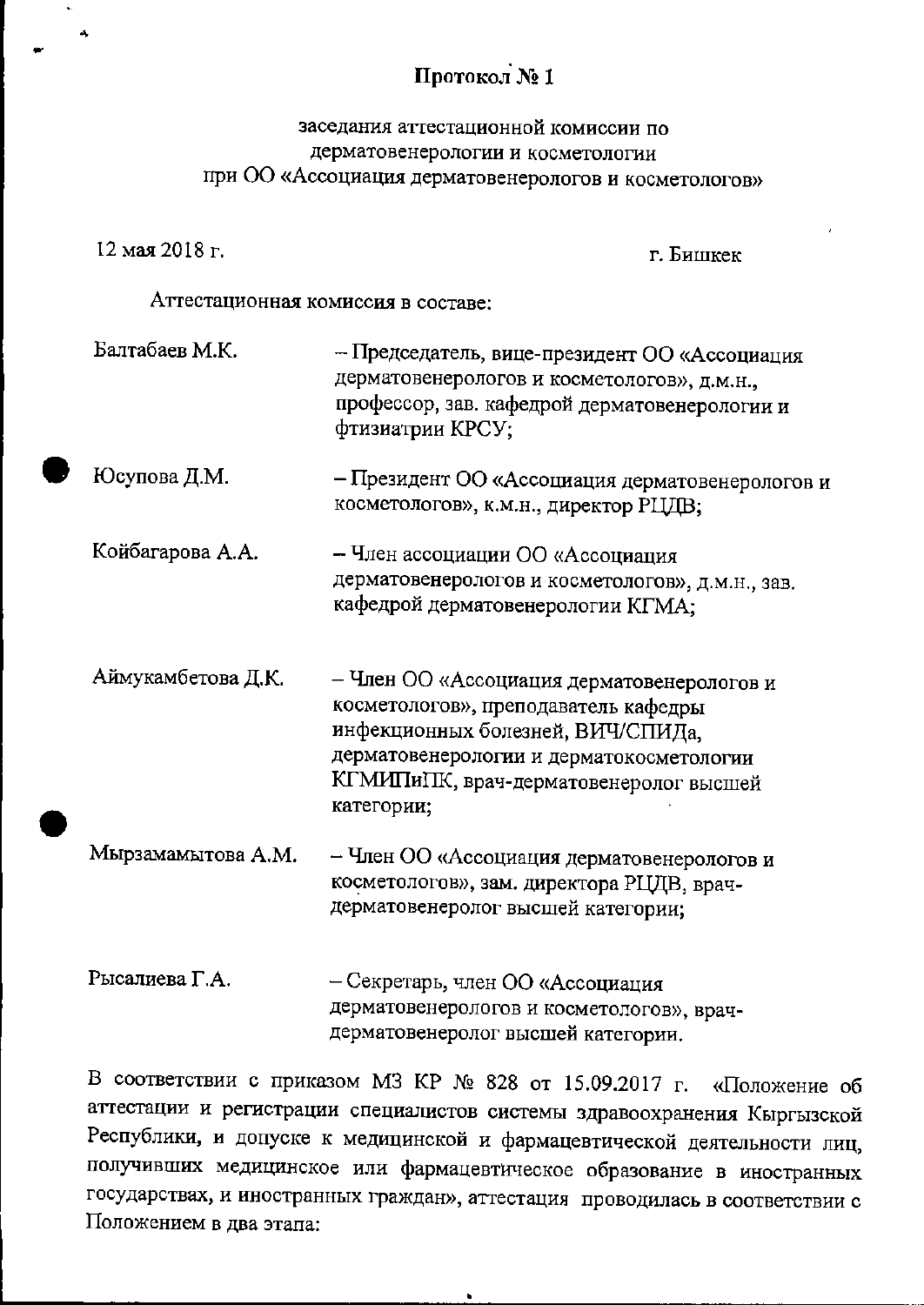1. компьютерное тестирование; 2. собеседование.

В аттестационную комиссию для рассмотрения и получения допуска к аттестации подали документы 4 специалиста, допущены - 4, явились на аттестацию - 4.

Первый этап проводился с применением компьютерных технологий в Центре тестирования КГМИПиГІК. Тестовый экзамен состоял из 100 вопросов. На ответы было отведено время - 1 час 30 минут.

На втором этапе в процессе собеседования оценивались профессиональный уровень аттестуемого лица, мышление, владение практическими навыками как специалиста, а также умение решать профессиональные задачи.

1. Алымкулова Эльмира Мусулиновна, 1967 г. рождения, врач-неонатолог Национального центра охраны материнства и детства г. Бишкек, стаж работы по специальности - 11 лет. Переподготовка по программе «Основы дерматокосметологии» в 2017 году в КГМИП и ПК в объеме 618 кредитчасов.

Результат компьютерного тестирования - 97 баллов.

Собеседование: задано 8 вопросов. Ответы на вопросы письменные, полные, правильные.

РЕШЕНИЕ КОМИССИИ: Выдать Алымкуловой Э.М. аттестационный сертификат по специальности «дерматокосметология».

2. Акматова Венера Султановна, 1984 года рождения, врач-дерматокосметолог центра косметологии «Buty Lak» г. Бишкек, стаж работы по специальности - 1год. Переподготовка по программе «Основы дерматокосметологии» в 2017 году в КГМИП и ПК в объеме 618 кредит-часов.

Результат компьютерного тестирования - 86 баллов.

Собеседование: задано 10 вопросов. Ответы на вопросы письменные, полные, правильные.

РЕШЕНИЕ КОМИССИИ: Выдать Акматовой В.С. аттестационный сертификат по специальности «дерматокосметология».

3. Мамбеталиева Кристалина Кытайбековна, 1970 года рождения, врачпедиатр ОсОО «Илбирс Плюс» г. Бишкек, стаж работы по специальности -3 года. Переподготовка по программе «Основы дерматокосметологии» в 2017 году в КГМИП и ПК в объеме 624 кредит-часа.

Результат компьютерного тестирования - 84 балла.

Собеседование: задано 8 вопросов. Ответы на вопросы письменные полные, правильные.

РЕШЕНИЕ КОМИССИИ: Выдать Мамбеталиевой К.К. аттестационный сертификат по специальности «дерматокосметология».

4. Омуралиева Айнур Джунушевна, 1976 гола рождения, врачдерматовенеролог МЦ «Омур» г. Бишкек, стаж работы по специальности -8 лет. Повышение квалификации по программе «Мезотерапия» в 2017 году

Секретарь

Рысалиева Г.А.